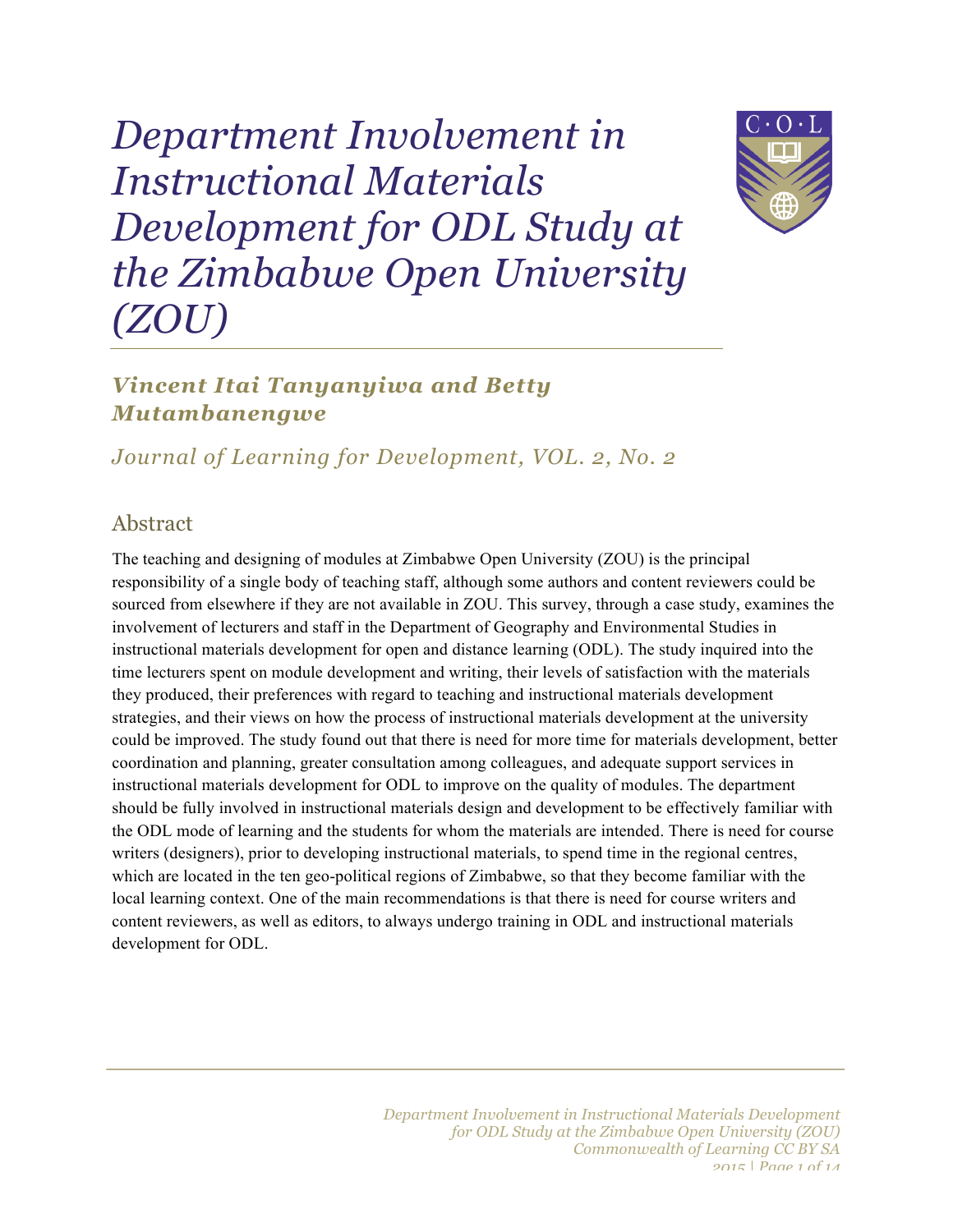## Introduction

The Zimbabwe Open University (ZOU) is the only institution of higher learning mandated by the Government of Zimbabwe to offer open and distance learning (ODL). ZOU started as an offshoot of the University of Zimbabwe's Centre for Distance Education (CDE) in 1993 to accommodate those people who would not have been in a position to go to conventional, residential, tertiary institutions for further education due to inadequate funding or other commitments. In 1996, the centre became the University College of Distance Education (UCDE). On 1st March 1999, through an Act of Parliament, UCDE became the ZOU. ZOU offers degree and non-degree programmes through ODL. The teaching / learning system comprises printed materials (popularly referred to as modules) as the main medium of instruction, face-to-face tuition supported by audio and video materials and other ODL methods whenever those are available. This paper analyses how the Department of Geography and Environmental Studies (DGES) is involved in module/instructional materials development and the sustainability of that process. The production of modules by ZOU is quite pertinent because other conventional universities tend to look down upon ZOU modules; however, these modules are widely used in all universities in Zimbabwe. In addition, some of the part-time tutors and module writers are from these conventional universities. Various departments in ZOU should, therefore, be more involved in module production so as to enhance quality and show good academic standing.

# Objectives of the Study

The aim and objective of this study was to assess how the Department of Geography and Environmental Studies is involved in module production.

The research objectives were to:

- document the process of module writing at ZOU
- map stakeholders in the module production system and establish their role and influence
- determine how the Department of Geography and Environmental Studies at ZOU could be more involved in the production of modules.

## Conceptual Framework

#### **Collaborative Team Approach to Learning/Work**

Cooperative learning and/or collaborative learning incorporate group work. People learn from one another through observation, imitation and modelling through encompassing attention, memory and motivation through continuous reciprocal interaction between cognitive, behavioural and environmental influences (Bandura, 1977). Collaboration entails colleagues being responsible for one another's learning as well as their own and reaching that goal implies that they have helped each other to understand and learn. On the other hand, Hill (2011) says that collaboration requires a conscious effort to create a way of working that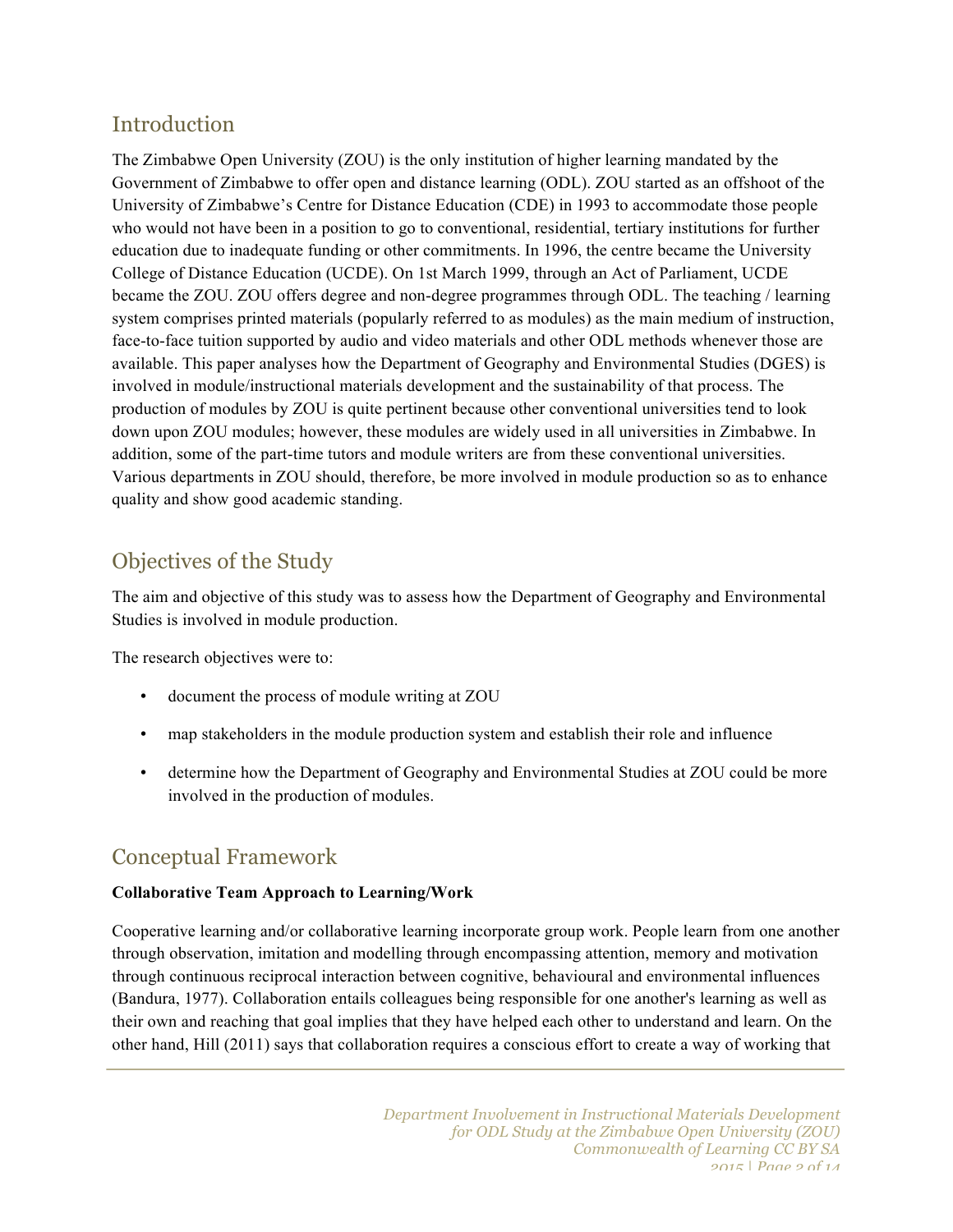promotes cooperation among different parts of an organization to achieve its shared goals and, in this case, the shared goal is the development of world-class learning materials (the modules). The collaborative team approach should be used in the development of teaching/learning materials as the module is the teacher and yields high products through the cross-pollination of ideas. Furthermore, collaboration leads to the sharing of resources as well as the fact that people are more likely to get their work done on time, and more people with diverse experiences leads to better products. However, the team approach is not necessarily effective without the right team members, good team management and a conducive environment for individual contribution.

Cooperative learning facilitates the completion of a specific end product in groups. Cooperation and collaboration appear to overlap. In collaborative learning, peers take full responsibility for working together, building knowledge together, changing and evolving together and improving together. Collaborative and cooperative learning is based on constructivism, premised on the understanding that knowledge is constructed and transformed by peers, so that each individual can become a self-directed learner. Depending on the group's autonomy, the module writing leader may have to provide very precise instructions about the writing process. Instructions should include: how to get started, the level to which the material should be pitched, what type of participation is expected from colleagues and how the final product should look. An illustration of instruction is detailed in Appendices 1 and 2 which are instructions given to module writers, editors and content reviewers by MDU in order for team members to come up with comparable ODL learning materials, because, in ODL, the module is the tutor, the syllabus and the learning material.

Assessments of members' contributions can be done through participation (quality and quantity), preparation (collaboration), punctuality (interpersonal skills), respect (interpersonal skills), contribution of ideas (collaboration), creativity (problem-solving) and commitment (collaboration). Active exchanging, debating and negotiating ideas within groups increases interest in doing work together. Importantly, team members become critical thinkers (Totten, Sills, Digby & Russ, 1989). Team members working in small groups tend to learn more, as they keep the information longer and also their work depends on "group goals" and "individual accountability" (Slavin, 1989). Hence every group member has to learn/do something. People who learn most are those who offer and accept elaborated explanations about what they are learning and how they are learning it (Webb, 1985). Technological advances and changes in the organisational infrastructure call for teamwork within an organisation. People need to think creatively, solve problems, and make decisions as a team, therefore; this research intended to study department involvement in the production of ODL materials at ZOU.

### Literature Review

#### **What is so Special about ODL?**

What ODL is, continues to change due to evolving technology. The definition of ODL, as used at the ZOU, is related to this definition by the Commonwealth of Learning (COL):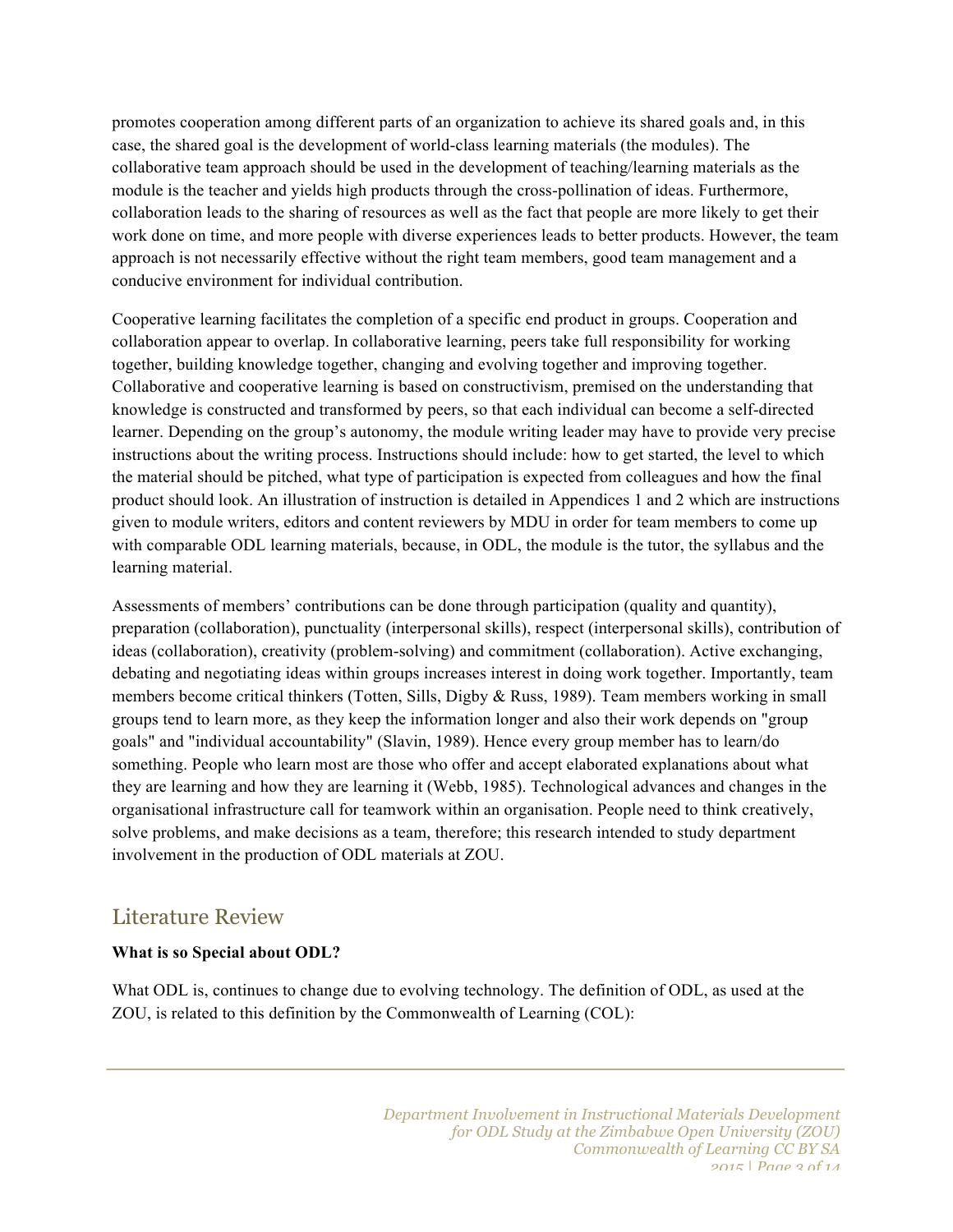*Open and distance learning is a way of providing learning opportunities that is characterized by the separation of teacher and learner in time or place, or both time and place; learning that is certified in some way by an institution or agency; the use of a variety of media, including print and electronic; twoway communications that allow learners and tutors to interact; the possibility of occasional face-to-face meetings; and a specialised division of labour in the production and delivery of courses (Commonwealth of Learning, 2004).*

ODL has distinct features that separate it from conventional education. These features include the separation in time and space of teacher and learners; industrialised processes; scalability and cost efficiency; and the use of technology for learning, flexibility and reach (Rumble, 1989). The key characteristics of ODL are openness, instructional design, and learner centeredness and support. The ODL philosophy that education is a human right is based on openness with regard to people, places, methods and ideas, as indicated by Rumble (1989). In ODL, the learning materials take the place of the teacher. Therefore, materials need to be consistently and carefully designed, planned, tested and revised. Unlike textbooks, ODL materials use embedded learning devices and design to encourage and support self-study (UNESCO, 2001). Instructional design has been defined as: the systematic development of instructional specifications using learning and instructional theory to ensure the quality of instruction. According to Rowntree (1994), effective ODL materials have to be:

- purposeful, that is, encompassing the needs of the learner
- well-structured, so that the material is user friendly
- paced to cater for diverse ODL learner characteristics
- engaging, in order to encourage further reading so that the learner is able to follow and understand the concepts.

ODL material development is rooted in the following questions, which ZOU Department of Geography and Environmental Studies and MDU should bear in mind as they embark on module writing:

- Who will the learners be?
- How old will they be?
- What prior knowledge will they have?
- Why do they want to study?

Open learning is an approach to all education that enables as many people as possible to take advantage of affordable and meaningful educational opportunities throughout their lives through: sharing expertise, knowledge, and resources; reducing barriers and increasing access, and acknowledging diversity of context.

#### **Principles**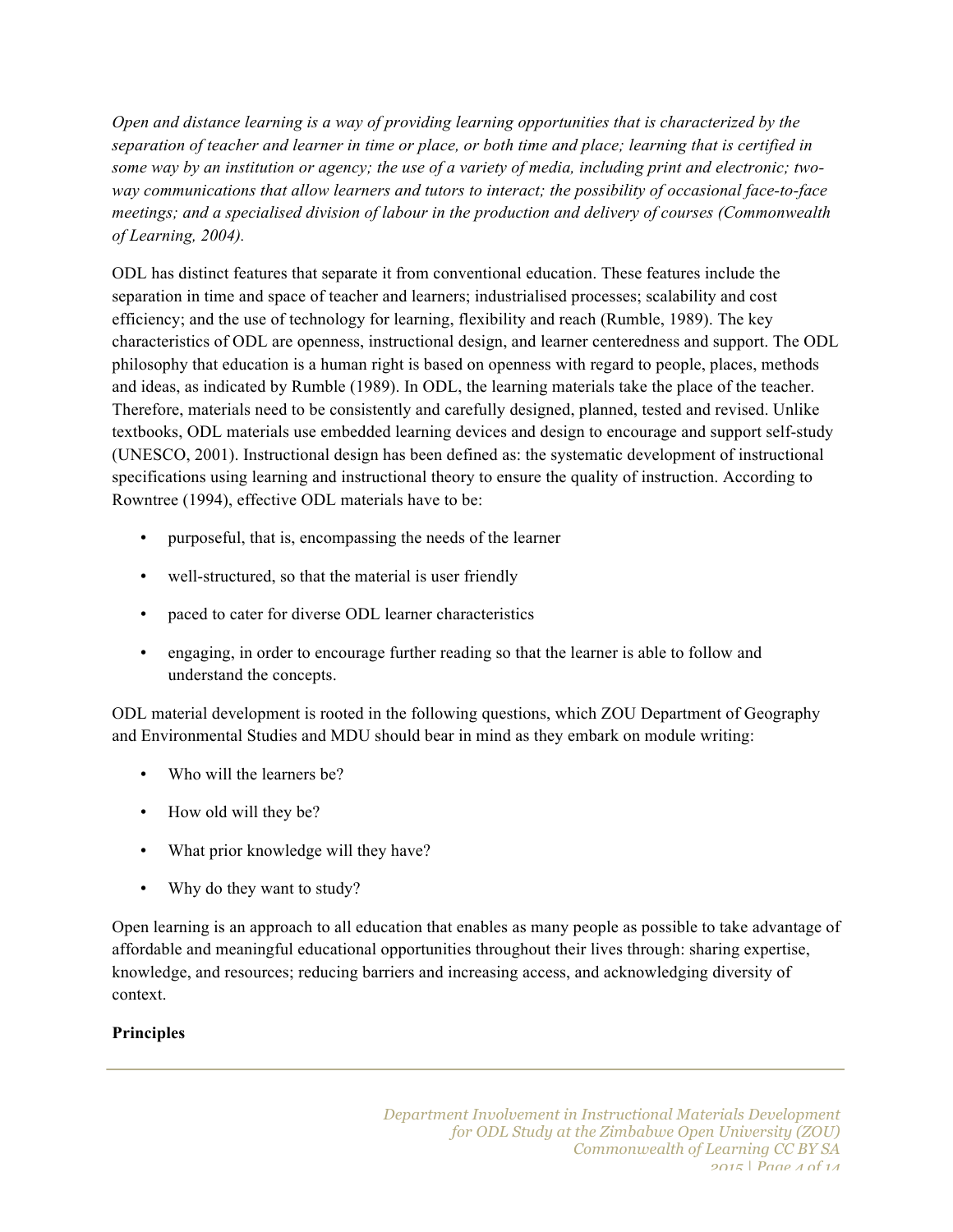Learners are provided with opportunities and capacity for lifelong learning. Learning processes centre on the learners and contexts of learning, build on their experience and encourage active engagement leading to independent and critical thinking. Learning provision is flexible, allowing learners to increasingly determine where, when, what and how they learn, as well as the pace at which they will learn. Prior learning and experience is recognised wherever possible; arrangements for credit transfer and articulation between qualifications facilitate further learning. Providers create the conditions for a fair chance of learner success through learner support, contextually appropriate resources and sound pedagogical practices.

# Methodology

This paper presents a case study of module development at the Zimbabwe Open University (ZOU). The case study research design was used, since it allows data from multiple methods. Questionnaires were administered to identify: the reasons behind materials production; to explore the mode of operation, spatial dynamics and factors influencing the selection of data collection strategies, including observation, and key informant interviews. Key informant interviews were conducted to participants in Table 1 below, including the reasons why they were interviewed.

| Table 1. Participants Who Took Part in the Study |  |  |  |  |
|--------------------------------------------------|--|--|--|--|
|--------------------------------------------------|--|--|--|--|

| Participant                                                            | <b>Reason(s)</b> for Participation                                                                                                                                                                                                 | N <sub>c</sub> |
|------------------------------------------------------------------------|------------------------------------------------------------------------------------------------------------------------------------------------------------------------------------------------------------------------------------|----------------|
| Dean - Faculty of Science and<br>Technology                            | Provides academic and strategic leadership within their Faculty. Plays a pivotal role in<br>the overall academic and strategic development of the Faculty, and is an ex<br><i>officio</i> member of the University Administration. |                |
| Chairperson - Dept of Geography<br>and Environmental Studies<br>(DGES) | Chief administrator of the department and the primary representative of the academic<br>discipline. Maintaining standards of the discipline, and meeting the professional<br>expectations of the departmental faculty.             |                |
| Lecturers / Regional Programme<br>Coordinators $(RPCs) - DGES$         | Normally the authors of the modules and are responsible for editing, content reviewing,<br>marking and setting examination and assignment questions as well as<br>teaching/tutoring.                                               | 8              |
| Director - Materials Development<br>Unit (MDU)                         | Is the general overseer of the unit who reports to the Director, Information<br>Communication and Technology (ICT)?                                                                                                                |                |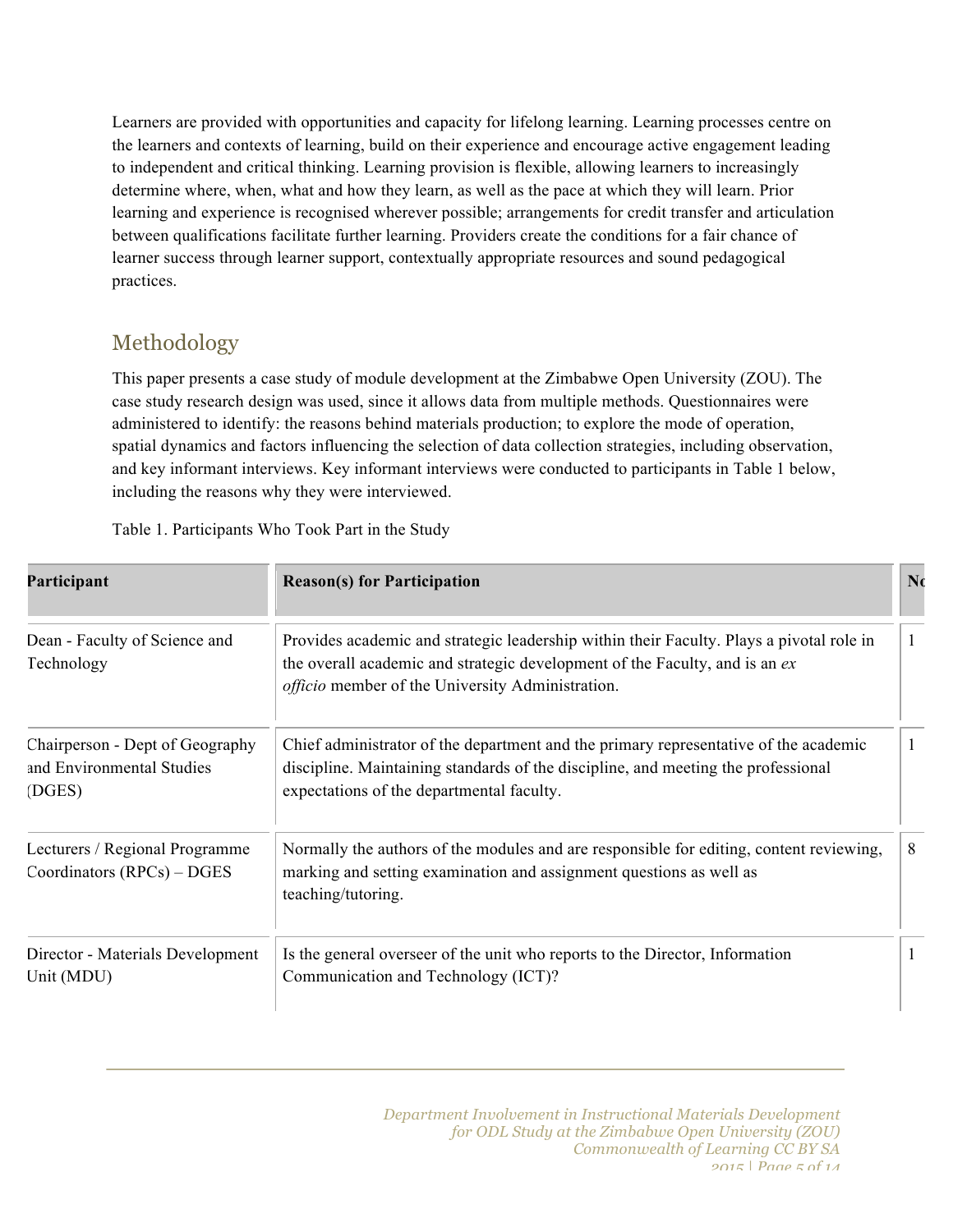| Manager - MDU             | Deputises the director and works hand-in-hand with the Director in the overall function<br>of the unit. |    |
|---------------------------|---------------------------------------------------------------------------------------------------------|----|
| Editors – MDU             | Responsible for the day-to-day operations of the MDU                                                    |    |
| Students - BSc (Hons) GES | Consumers/Readers of the module, <i>i.e.</i> , the module is the syllabus for a specific course.        | 10 |

### Results and Discussion

#### **Stages in Module Production at ZOU**

At the ZOU, module production goes through different stages involving skilled and experienced personnel all with a common goal of producing quality product. Every ZOU module has a preamble that says that teaching and learning materials are user friendly and written by professionals, who are highly qualified and experienced, from Zimbabwean universities, research institutions and industry as well as other tertiary institutions in the country and sister institutions in SADC Region and abroad. The main stages in module production (Fig. 1) are as follows:

The DGES identifies the courses that are involved in the Bachelor of Science (Honours) in Geography and Environmental Studies, the only programme running with 40 courses/modules in the institution.

A module writer with the requisite qualifications and experience is identified both within and outside ZOU by the department.

The department, through the Chairperson, recommends the name of the author and content reviewer to the Human Resources Department on recommendation by the Dean.

The Human Resources Department normally approves the name of the writer and content reviewer through the issuance of a contract specifying the terms of agreement, such as the period in which the module has to be produced, and remuneration and other terms and conditions. A writer/content reviewer/part-time editor accept and sign the contract to start work.

Once the contract is signed, module writing begins and on completion, the module is handed back to the department which will in turn forward the draft module to the content reviewer.

• *Content Reviewing* - the aim of reviewing a draft module (manuscript) is to provide the writer with constructive feedback in order to enhance the quality of the final product. The content reviewer examines coverage of essential components appropriate to the level of the intended readership. After content review the module is sent back to the author to effect changes and suggestions made by the content reviewer. After incorporating the content reviewer's comments, the draft module is sent for the editorial process.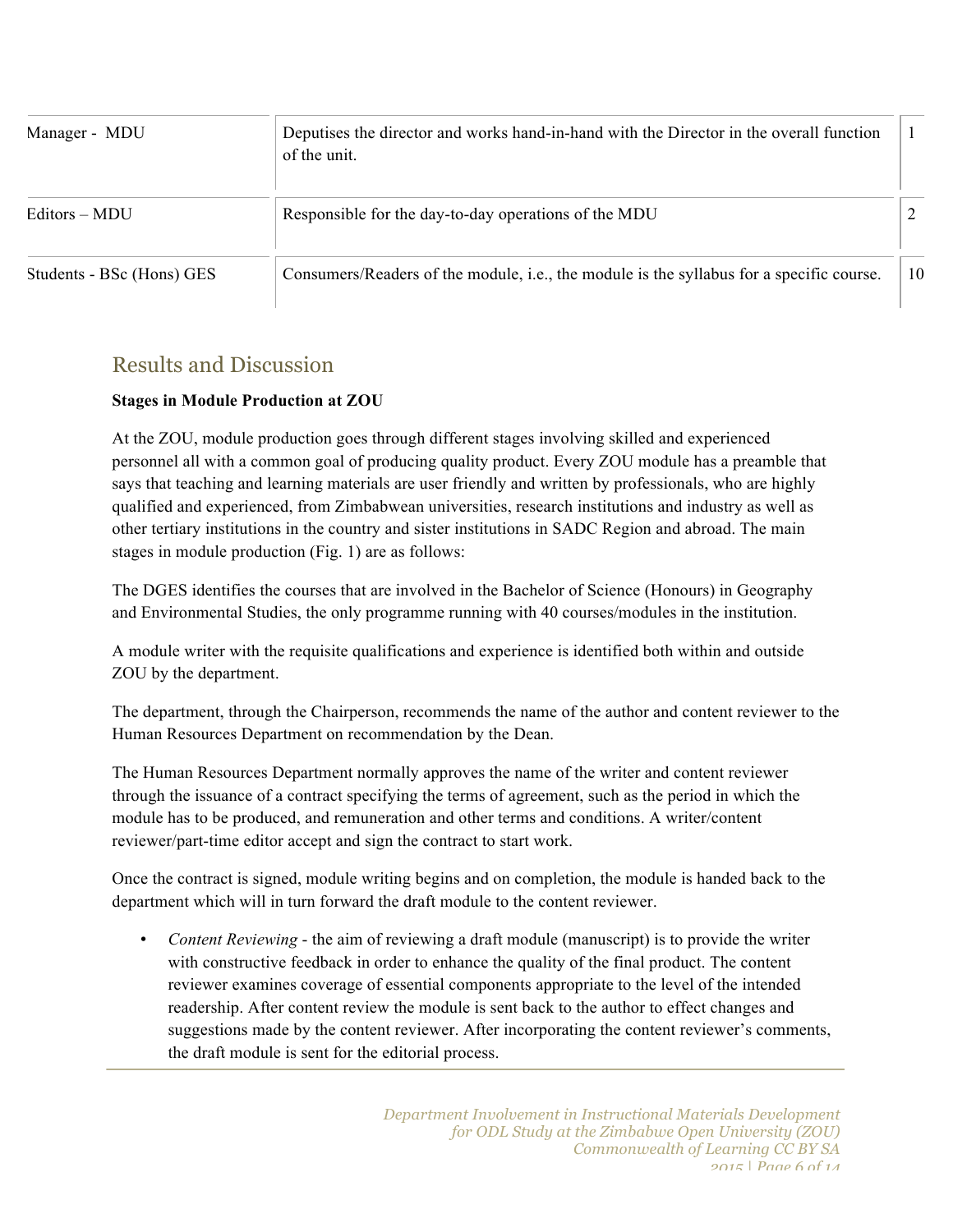- *Editing* the MDU identifies an editor who is competent in the subject area, to closely and carefully read the draft module in order to check on the coherence of ideas, clarity of concepts, correct grammar, punctuation and spelling and general work presentation / layout. After editorial work the module is then send back to the writer, through the faculty, who will effect editorial changes and suggestions. The module is then taken back to the editor for edit proofing, which is the final stage of the editorial process, to check on whether the author has effected changes suggested accordingly and errors that might be created during faculty changes.
- *Desk Top Publishing* the draft module is sent for desk top publishing, which is type-setting in conformity with the ZOU house style. At this stage, Graphic Designers work on diagrams and design covers for the modules. The type-set work is returned to the editor to check on omissions, overrides and clarity of illustrations that might occur during the DTP and graphic designing processes. The errors are rectified by the Type Setter before the draft module is forwarded to the faculty for approval.
- *Quality Assurance* the personnel in this unit ensure that the draft module is of high quality, conforms to the Standards Association of Zimbabwe (SAZ) ISO 9001 and that it adheres to the ZOU rules and regulations before it is approved for mass production at the ZOU Press.
- *Module Printing* the approved and now camera ready copy is forwarded electronically to the ZOU Press in PDF format for mass production. Printed copies are checked for the quality of printing, alignment, pagination and general presentation.
- *Distribution/sale* of module to students, learners and other interested individuals. The printed modules are issued to paid-up students, including those outside the Zimbabwean borders (The Virtual Region) and other interested stakeholders. The module can also be accessed online through MyVista, provided the interested individual has paid for the material.
- Any comments and anomalies noted by the stakeholders and that need attention, are forwarded to the faculty to be incorporated in the next issue, to ensure client satisfaction.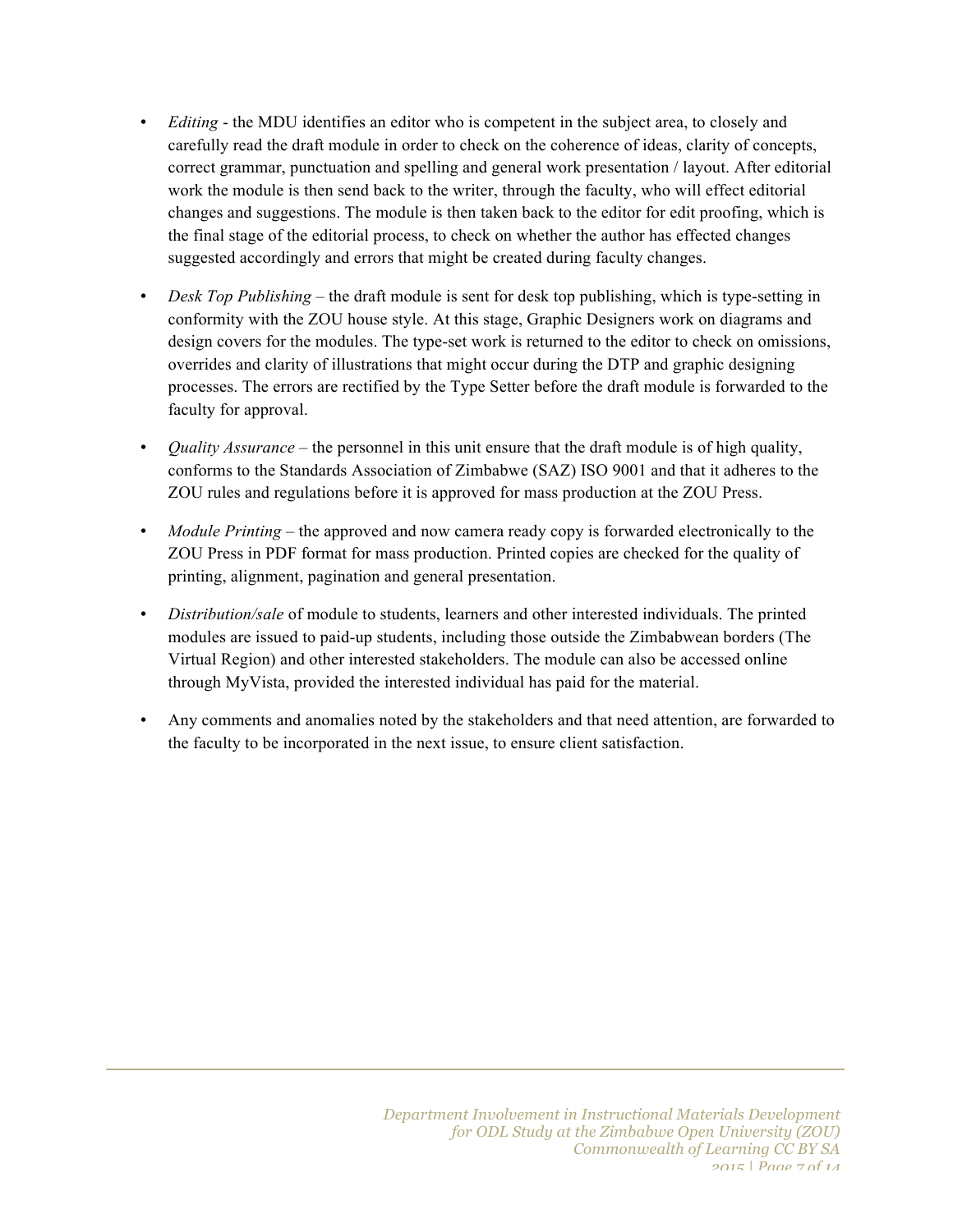

*Figure 1: The Diagrammatic Module Processing Movement*

#### **Deans' Remarks on the Development and Provision of Study Material**

Deans desire a situation where developers of study materials continue to maintain standards, review modules and include current trends across the board (for all the modules and programmes on offer). Chairpersons and Programme Coordinators indicated that the ZOU should always contract writers with experience and qualifications in using and preparing ODL materials for the benefit of the user. Authors should be hired based on their qualification and experience in the development of ODL materials.

#### **Perceptions on the Quality of ZOU Modules**

Quality is the ability to satisfy customers' needs and expectations on both price and non-price factors. According to Menon (2007), quality is a characteristic of the products and services an organisation offers. At the ZOU, quality in the production of learning materials (modules) is ensured through the involvement of team members with many different skills, capabilities and interests, who come together with the common purpose of producing ODL materials (Webb, 1985; Vengesayi, 2011). However, clients have their own perceptions on the quality of ZOU modules. This is evidenced by responses from ZOU module users, who expressed that ZOU learning materials were of high quality since some students and tutors from institutions of higher learning and other universities use the modules during their teaching and learning. However, all the student respondents argued that there are some modules that are outdated and need review. The same students said that ZOU modules are used by students in all universities in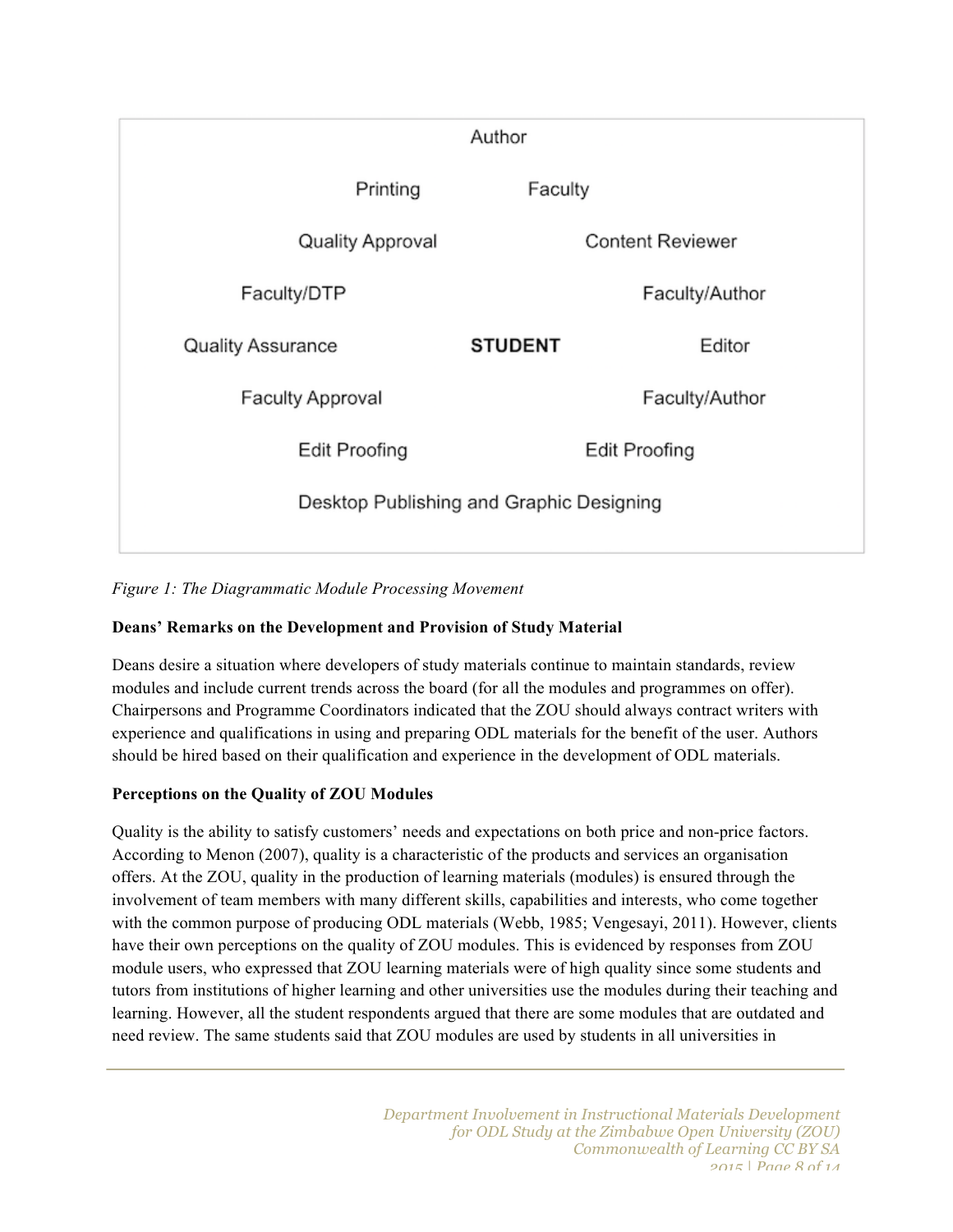Zimbabwe because their colleagues who are in other universities often ask for modules from them. As is common in any situation, there are those who feel that some modules need reviewing because some of the information they contained was outdated, a view held by all Geography Lecturers who feel an urgent need to revise / rewrite some modules that were written when the university opened its doors in 1999.

#### **The Challenges of Collaborative Team Approach to Module Writing**

Involving many people for a common purpose during module production has its challenges, for example:

- Understanding each other's professional language and protocols
- The risk of lack of clarity arising about the roles and responsibilities of practitioners involved in ODL materials production process
- Finding time for all those involved to meet and deliberate on issues arising from the module development process
- Contributions from other team members not being considered seriously, which is demoralising and, therefore, retards module development
- The production of quality teaching and learning materials being hampered and compromised by inadequate training for those involved in the development of the teaching and learning materials
- Writers viewing the editor's comments negatively and refusing to effect constructive suggestions
- Writers submitting drafts with unclear illustrations without source information, which make it difficult for graphic designers to polish the images.

Therefore, the faculty should be involved at every stage of module development in order to guide team members particularly on issues that are subject specific (technical).

#### **Challenges Faced in Module Writing**

At the moment there is a lack of current material (e.g., books, manuscripts and journals) to use during the writing process, although the use of online resources has greatly improved the situation. There is a lack of critical software, such as anti-plagiarism software to check written work for the amount of plagiarism, grammar check software to correct grammatical errors, spelling mistakes and misused words and finally Geographical Information Systems (GIS) software for the creation of maps. There is also insufficient time allocated to write modules, since staff has their permanent duties either within or outside ZOU. The ZOU module writing style is not well-adhered to by authors (e.g., referencing, layout, objectives, activities, etc.) and we observed that in recently written modules, authors have been using different writing styles. This is despite the fact that MDU gives writers and content reviewers' guidelines during training workshops on how to write and review modules (see Appendices 1 and 2).

#### **How the DGES can be more Involved in Module Writing**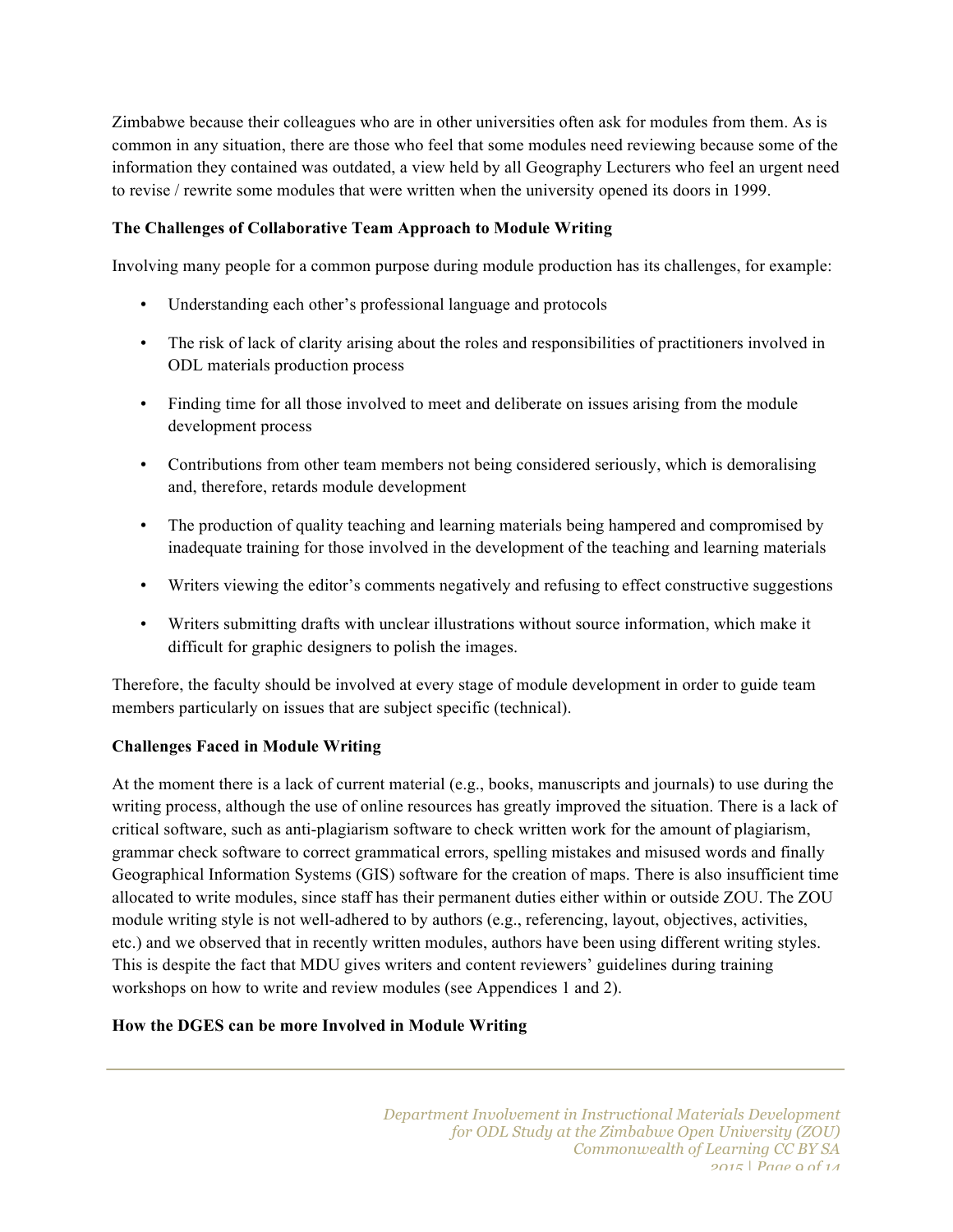Programme Leaders/Lecturers should always work hand-in-hand with MDU course designers and personnel from the Quality Assurance Department to ensure module quality and adequate coverage of concepts during module writing and content reviewing. The same should also be applied when existing modules are due for review. In addition, personnel from industry and commerce should be consulted on what to include in the learning materials in line with the expectations of industry and commerce. ZOU should provide the author with current books, manuscripts, journals and easy access to the library, so that they are able to produce modules that are up to date and therefore relevant. Modules with outdated information can only be used within ZOU and not by other universities/organisations, as this may cause embarrassment to ZOU and, therefore, lower its credibility or standing.

Zimbabwe Open University should also provide the authors with all software required during the writing process. Two- to three-week retreats that facilitate writing are necessary, because authors can concentrate solely on module writing when away from the university and not worry about their other duties. Divided attention impairs quality work. Adherence to contractual obligations with respect to the date of completion of the manuscript is problematic; writers need to work on a single module at a time. Writers struggle to deliver on time because they are working on several modules at once. In the same vein, there is need for a module to be written by at least two authors to improve on quality, i.e., writing teams that can share academic, technical and professional skills and knowledge so that the final product provides an intellectual and professional environment for the student. Module writing workshops and training are critical to ensure that authors maintain a uniform writing standard, as per ZOU house style.

Colour printing of modules should be done when necessary, especially in areas where graphics are needed. Some modules (e.g., GIS and Remote Sensing) need to be printed in colour. Some of the content (e.g., maps) require colour printing so that they are visible to the reader and depict features realistically. To ensure that ZOU modules are credible and world class; authors and content reviewers should have the necessary qualifications and experience (e.g., a background in the subject matter of the module being written, such as Agriculture, Counselling, Education, etc.). Module writing should not be seen as a money making venture, since this tends to compromise the quality of modules.

Writers, content reviewers and editors need to observe deadlines. MDU appointed editors should edit manuscripts within a reasonable timeframe; delays in this part of the module production cycle are a major problem at the moment. The Department was previously told that there was a shortage of editors. Since new editors have been trained and hired, one hopes the delays will be done away with. Some editors do not appear very knowledgeable with the content they edit, judging by the comments they make, hence, there is a need for ongoing training, so that all departmental members could eventually become editors of the modules for which they work with. After the Department has effected the editor's comments and sent the corrected copy to the MDU, there is a long wait until the Department is told that they will be receiving inputs from the Quality Assurance Unit. This stage should be expedited. But if each team member does his/her duty properly, these unnecessary delays would become a thing of the past.

At the ZOU, module writers, content reviewers and part-time editors are dissatisfied with late payments for their services during the learning material production process. Obviously, the result is a compromise in the quality of manuscripts submitted to ZOU for further processing. This is one critical area that has led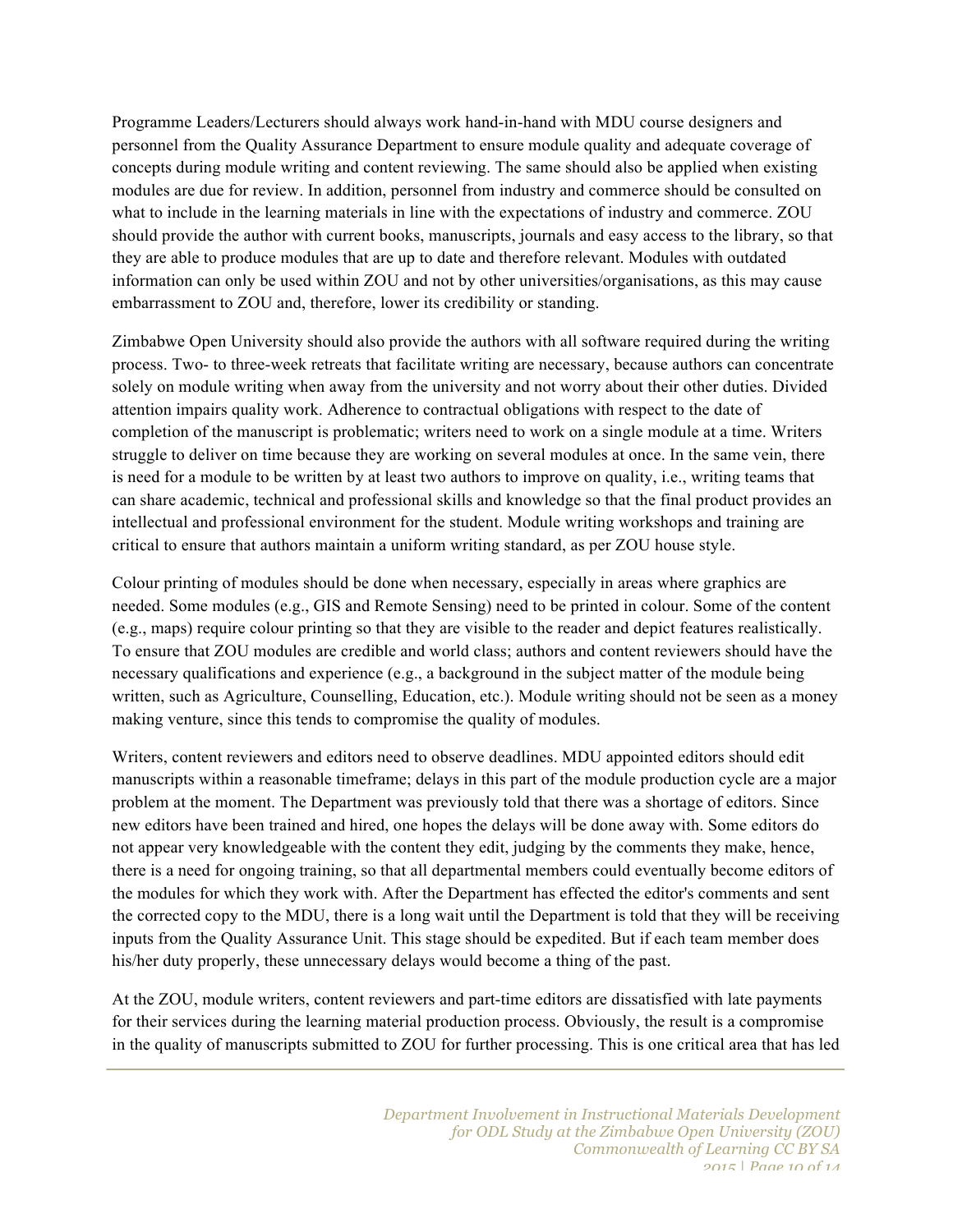to a slowing down of the process of module writing. When the module is finalised, it is released to the students through the regions/regional centres. The Department struggles to get an opportunity to see the finished product. To date the Department (including the authors) has not had an opportunity to view several new modules, due to financial constraints that require the modules to be printed on demand only, based on the number of registered students. This is an area of great frustration. MDU and Corporate Services need to agree on how copies of new modules are distributed to the Department and authors as well as to other units. All the lecturers indicated that the ZOU module could be sent to interested stakeholders, such as potential employers of graduates, for cross-checking the relevance of the information contained therein, provided that they are cooperative and have time to leave their co-business. This could be a fairly simple process because, before a Degree Programme is launched, it is a requirement by ZIMCHE that the views of all relevant stakeholders are incorporated (stakeholder consultation/needs assessment survey).

## The Contribution of Courses in the DGES to Social and Economic Development in Zimbabwe

Geography is a multidisciplinary subject that has a myriad of career options in areas ranging from meteorology to disaster management. Geography seeks to equip students with a holistic understanding of the Earth and its systems, as well as to develop skills in graphing, measurement, analytics, mathematics and leadership. Issues analyzed include climate change, global warming, desertification, El Niño, and water resources, among others, including an understanding of global political issues between countries and cultures, as well as cities and their hinterlands, and between regions within countries.

The vision of the Department of Geography and Environmental Studies (DGES) is to be a world-class department producing environmentally literate graduates with holistic and sustainable development skills, knowledge and attitudes. DGES is committed to education about the environment, for the environment and in the environment. This is done through developing human resources for national and international environmental agencies as well as preparing non - graduate teachers (normally those with a Diploma in Education-Geography) so that they are able to teach Geography and Environmental Studies to all levels of the secondary school system. Graduates are also equipped with knowledge and practical skills so that post 'Ordinary Level' and 'Advanced Level' graduates are able to specialise in Geography and Environmental Studies. There is also training for environmental managers in industry. Research and dissemination of information in Geography and Environmental Studies is also done by both students and faculty members, so as to develop policy that is research(science) driven, as well as to empower those who work or want to work in community environmental projects. Zimbabwe is currently formulating a climate change policy and the department is heavily involved.

The majority of DGES graduates are working in various sectors of the economy as lecturers, environmental officers, safety officers, hydrologists, land planners, environmental journalists, parks and wildlife officers, economic planners and land surveyors, among others. The majority of the graduates are employed in government ministries (e.g., Ministry of Environment, Water and Climate, nongovernmental environmental organisations, such as Environment Africa, WWF, as well as quasi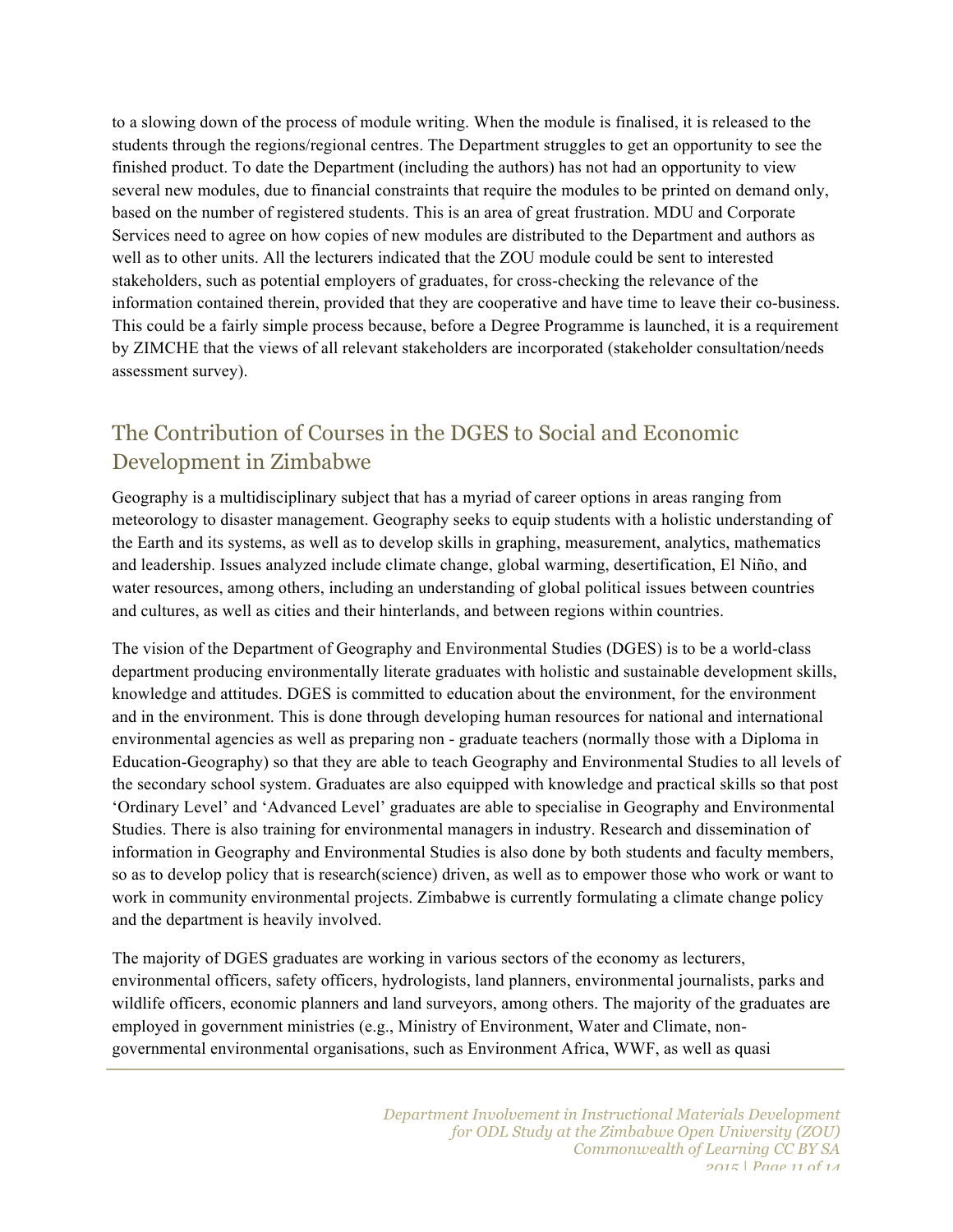governmental departments, such as the Parks and Wildlife Management Authority of Zimbabwe (PWLMA), the Environmental Management Agency (EMA) and the Forestry Commission (FC), among others.

# Conclusion

Module production is a very long process at ZOU. It would be prudent if the MDU is made a stand-alone entity within the university to promote efficiency and cut down on the bureaucratic procedures that have to be followed. This is based on findings that some courses or programmes had to be shelved due to the non-availability of modules. A number of modules are old; they date back from when the programme began. These modules need to be reviewed soon. The major complaint from the lecturers is that they are not given adequate time to write modules and the remuneration is quite low. Lecturers are also saddened by the current Zimbabwe Council of Higher Education (ZIMCHE) standards promotions ordinance, which states that five module units are equivalent to one refereed paper in a journal. Part-time work is heavily taxed in Zimbabwe and this is one area that needs cooperation from all stakeholders so that there is a win - win situation in module development.

### Recomendations

In view of the findings above, it is recommended that:

- Despite numerous difficulties encountered by ODL practitioners in ZOU, materials development should be given priority so that the modules are ready in plenty of time to guide students through the syllabuses presented in the modules. More financial resources could be channelled to these units to produce quality and relevant modules on time.
- A study of student motivators could help ZOU and other ODL institutions to develop appropriate course materials and this should, therefore, entail more departmental involvement in module production.
- ZOU's Materials Development Unit should always cultivate a culture of team spirit and collaborate with faculties and other stakeholders in the production of quality ODL materials.
- The government, through the Ministry of Higher and Tertiary Education, Science and Technology should provide loans and grants to finance module development at ZOU; with the expectation the resulting high quality modules could easily be sold to defray expenses. The Ministry, through ZIMCHE, should come to ZOU's aid, as it is the only accredited ODL university in Zimbabwe and is currently facing stiff competition from other universities who are offering ODL programmes under the guise of block release programmes
- A close examination of the inherent problems in ODL will help overcome some of the problems encountered by both students and ZOU. There is a need for research into course development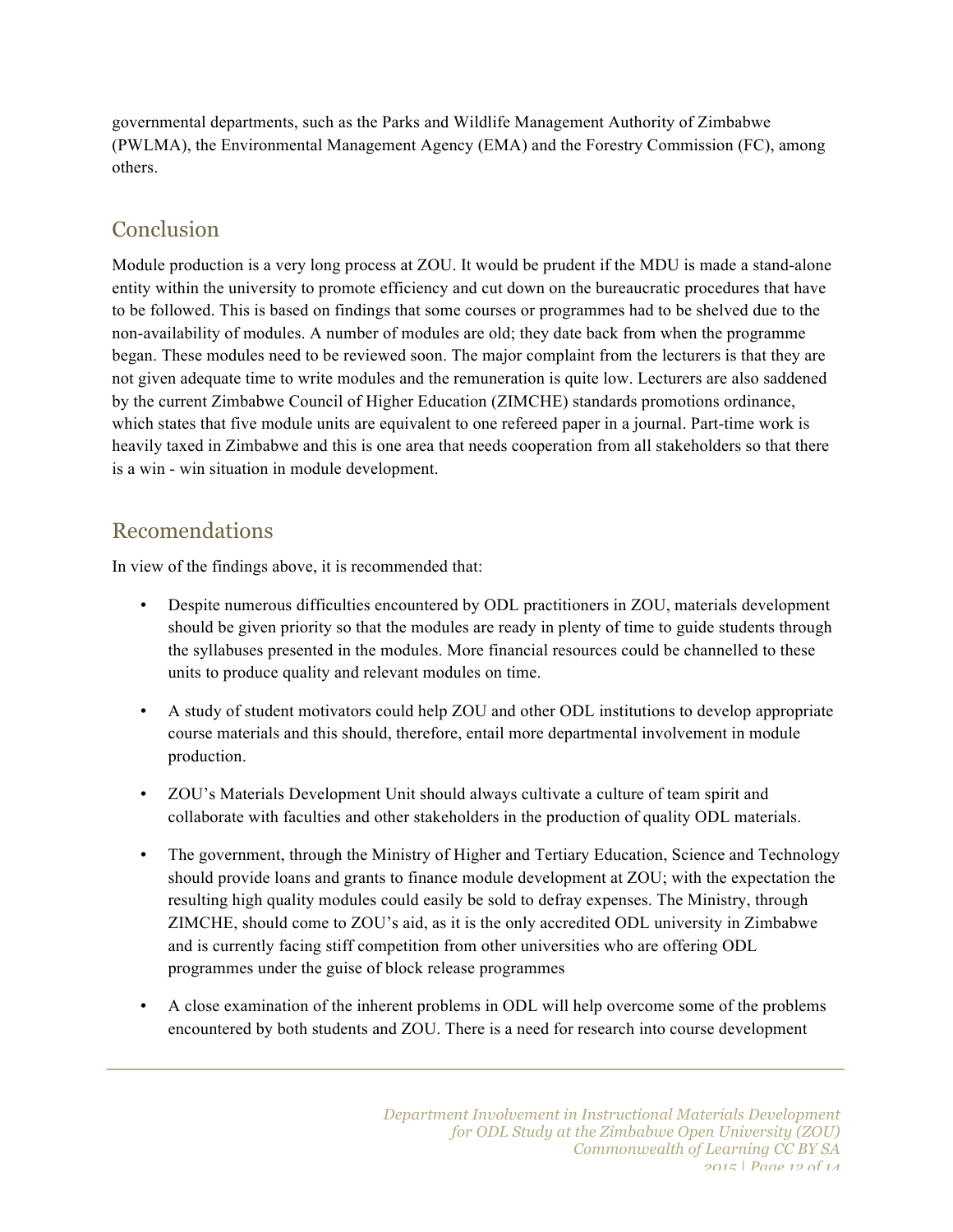techniques, which will enable ZOU to identify the methods best suited to developing any ODL programmes they wish to undertake.

### References

- 1. Bandura, A. (1977). *Social learning theory.* New York: General Learning Press.
- 2. Centre for Distance Education. *A student's handboo*k. University of Zimbabwe (unpublished).
- 3. Commonwealth of Learning (COL). (2004). *Planning and implementing open and distance learning systems: A handbook for decision makers.* COL: Vancouver.
- 4. Hill, G. (2011). Ten Principles that Drive Effective Collaboration. In Beyerlein, M.M., & Harris, C. (Eds.), *Guiding the journey to collaborative work systems.* Pfeiffer. Available at:**Error! Hyperlink reference not valid.** Accessed on 17 July 2013.
- 5. Menon, M.B. (2007). Reflections on Quality Assurance in Open Distance Learning. *Workshop on Performance Indicators for Quality Assurance in Distance Higher Education.* Commonwealth of Learning: Colombo, Sri Lanka.
- 6. Rowntree, D. (1994). *Preparing materials for open, distance and flexible learning: An action guide for teachers and trainers.*London: Kogan Page.
- 7. Rumble, G. (1989). "'Open Learning', 'Distance Learning', and the Misuse of Language." Open Learning, *4*(2): 28-36.
- 8. Slavin, R. E. (1989). Research on Cooperative Learning: An International Perspective. *Scandinavian Journal of Educational Research, 33*(4), 231-243.
- 9. Totten, S., Sills, T., Digby, A., & Russ, P. (1991). *Cooperative learning: A guide to research.* New York: Garland.
- 10. UNESCO. (2000). *The EFA 2000 Assessment: Country Reports, Zimbabwe.* Retrieved from:http://www.unesco.org/education/wef/countryreports/zimbabwe/rap-port\_0.Html
- 11. UNESCO. (2001). *Teacher education through distance learning*. Retrieved from: http://unescodoc.unesco.org/images/0012/001242/124208e.pdf
- 12. Vengesayi, C.K.T. (2011). Course Teams Article. Presented at a*ZOU Workshop in Harare*. (Unpublished).
- 13. Webb, N. M. (1985). Student Interaction and Learning in Small Groups: A Research Summary. In Lazarowitz, R. H. et al. (Eds.), *Learning to cooperate, cooperating to learn.* New York: Springer, 148-172.